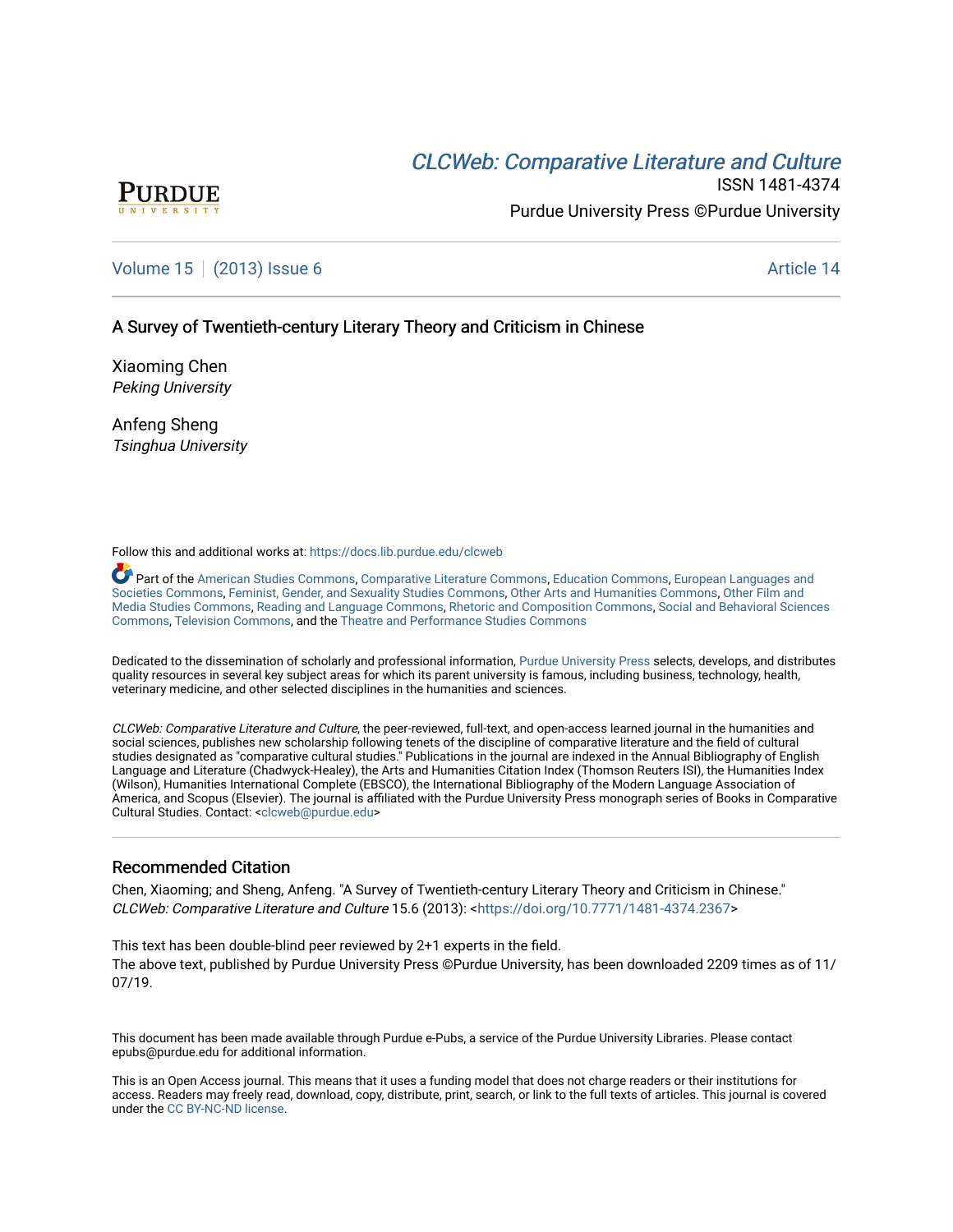## **PURDUE** UNIVERSITY PRESS <http://www.thepress.purdue.edu>

## CLCWeb: Comparative Literature and Culture

ISSN 1481-4374 <http://docs.lib.purdue.edu/clcweb> Purdue University Press ©Purdue University

CLCWeb: Comparative Literature and Culture, the peer-reviewed, full-text, and open-access learned journal in the humanities and social sciences, publishes new scholarship following tenets of the discipline of comparative literature and the field of cultural studies designated as "comparative cultural studies." In addition to the publication of articles, the journal publishes review articles of scholarly books and publishes research material in its Library Series. Publications in the journal are indexed in the Annual Bibliography of English Language and Literature (Chadwyck-Healey), the Arts and Humanities Citation Index (Thomson Reuters ISI), the Humanities Index (Wilson), Humanities International Complete (EBSCO), the International Bibliography of the Modern Langua-ge Association of America, and Scopus (Elsevier). The journal is affiliated with the Purdue University Press monog-raph series of Books in Comparative Cultural Studies. Contact: <clcweb@purdue.edu>

Volume 15 Issue 6 (December 2013) Article 14 Xiaoming Chen and Anfeng Sheng "A Survey of Twentieth-century Literary Theory and Criticism in Chinese" <http://docs.lib.purdue.edu/clcweb/vol15/iss6/14>

Contents of CLCWeb: Comparative Literature and Culture 15.6 (2013) Special Issue New Work about World Literatures Ed. Graciela Boruszko and Steven Tötösy de Zepetnek <http://docs.lib.purdue.edu/clcweb/vol15/iss6/>

Abstract: In their article "A Survey of Twentieth-century Literary Theory and Criticism in Chinese" Xiaoming Chen and Anfeng Sheng survey Chinese-language scholarship that for the reason of the East-West divide is less known in the West. Although heavily influenced by both Western and Soviet Marxist thought, twentieth-century Chinese literary theorization and criticism produced much incisive scholarship based on the vast knowledge existing in Chinese culture and literary scholarship. Chen and Sheng survey pioneering works by numerous Chinese literary theorists and critics who have been influential in their own time and exerted persistent modeling influences until today and the article is meant to adjust the anonymous position of Chinese literary theorization in the West and thus to contribute to the diversity of literary studies.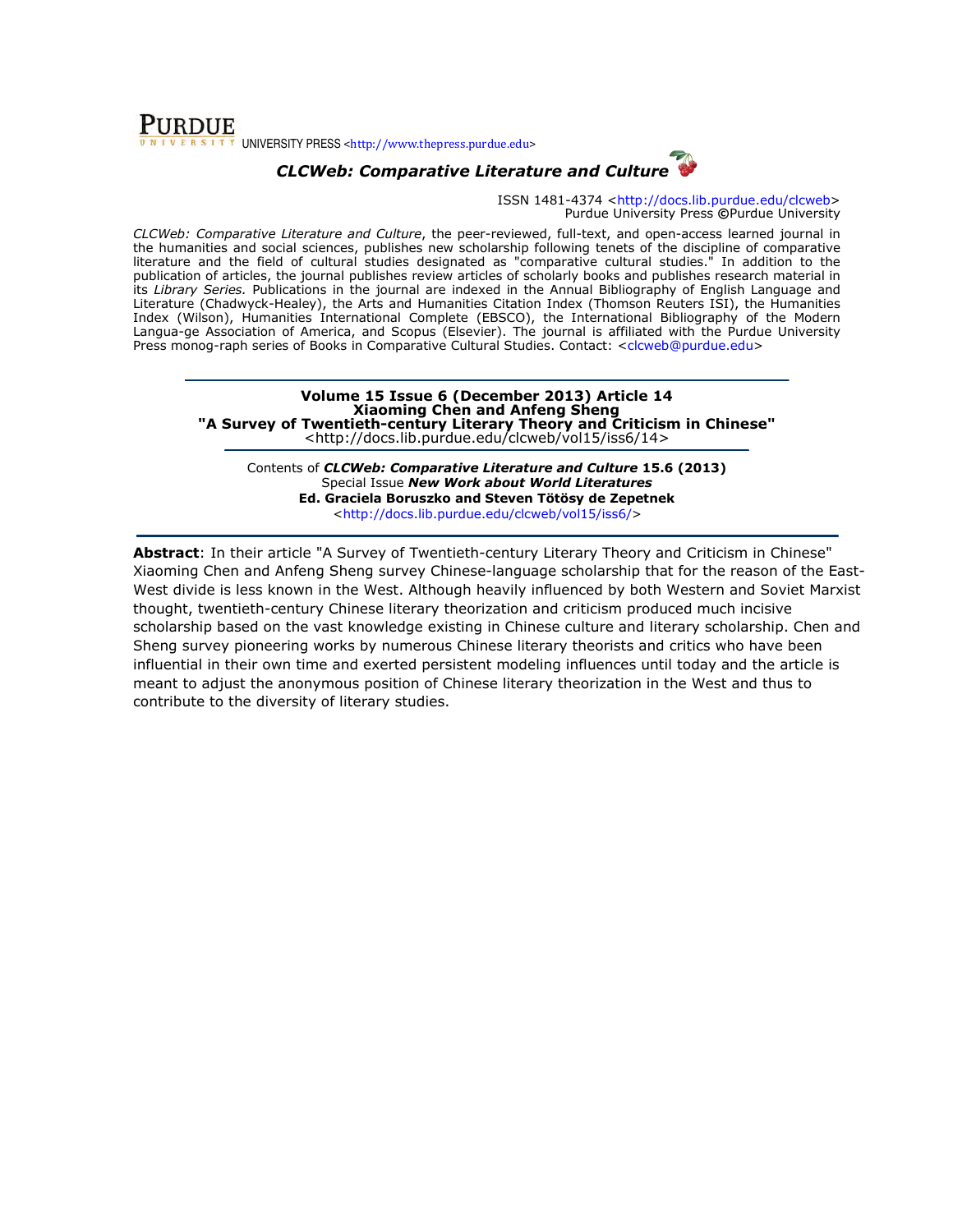### A Survey of Twentieth-century Literary Theory and Criticism in Chinese

### Xiaoming CHEN and Anfeng SHENG

Twentieth-century literary theories and criticism are an indispensable molding force in modern Chinese culture and scholarship. At the same time, many Chinese-language works have been influential in their own time and remain influential today. Unfortunately, not many Western scholars know much about this. When we talk about literary theories, the first thing that comes to mind is Western theory, particularly those emanating from or via US-American scholarship. More knowledgeable scholars about Chinese literature would know about ancient Chinese literary scholars such as Xie Liu or Rong Zhong and a few other theorists (on [contemporary] comparative literature and literary theory in Chinese see, e.g., Wang, Miaomiao <http://docs.lib.purdue.edu/clcweb/vol15/iss6/17>; Wang and Liu <http://dx.doi.org/10.7771/1481-4374.1882>; Zhou and Tong). Some may have heard about a few well-known authors such as Dun Mao, Lao She, and Xun Lu or more recent ones like Mo Yan, Hua Yu, and Anyi Wang. There is no doubt that Chinese literary theories have been influenced by Western thought and in the twentieth century particularly by Soviet Marxist literary scholarship, but questions arise as to how much of twentieth-century Chinese literary theory was Chinese and how much of it was originally created by Chinese scholars, how much of the theoretical landscape was constructed to meet the demands during their own time, and how did it help, influence, or channel the literary creation at that time? In sum, being impacted on the one hand by Western theories and by Soviet Marxist theories on the other, how could Chinese-language literary theory break through this double impact and find its own way?

In Chinese culture from the beginning of the twentieth century literary scholarship and criticism there has been a strong sense towards social reform. Reforms were to a large extent in response to the invasion of Western powers and writers and literary theorists were on the forefront to engage in social reform. In this sense, the landscape of twentieth-century Chinese literature was akin to littérature engagée in this case including scholarship and criticism. For example, Qichao Liang (梁启超) (1873- 1929) published his article "论小说与群治之关系" ("On the Relationship between Fiction and Mass Management") in 1902 endowing literature the task of promoting social reforms and in 1907 Lu Xun (鲁 迅) (1881-1936) wrote "摩罗诗力说" ("Forces of Poetry") introducing Byron, Shelley, Pushkin, Lermontov, etc., and by discussing Romanticism his intent was to criticize outdated traditions and social ailments in China in order to promote social development. The Chinese vernacular language movement — i.e., 新文化运动 (New Culture Movement) — was at first a Chinese form of Romanticism, but later it had to adapt itself to meet the needs of reality and was forced to change into realism. Ironically, Lu himself was regarded primarily as a master of realism, especially after the founding of the People's Republic of China. Further, Shi Hu (胡适) (1891-1962), who was studying philosophy under John Dewey at Columbia University and was influenced by Dewey's pragmatist philosophy, advocated the New Culture Movement in his 1917 article "文学改良刍议" ("A Preliminary Discussion of Literature Reform"). At the same time, another scholar Duxiu Chen (陈独秀) (1879-1942) published his article "文学革命论" ("On Literature Revolution") to criticize the shortcomings of Chinese traditional literature, including aristocratic literature, classical literature, and mountain forest literature (贵族文学, 古典文学, 山林文学), thus joining the New Culture Movement.

At the beginning of modern Chinese literature, there were of course other types of literary expression. For example, influenced by Western Naturalism, Dun Mao (茅盾) (1896-1981), a novelist and critic, was trying to point to another way for novel writing. Criticizing the traditional 章回体小说 novel style (a type of traditional Chinese novel with each chapter headed by a couplet thus giving an indication of its content) and advocating the new forms of vernacular literature, Mao promoted an objective, naturalistic method of describing human life, especially the life of the lower classes. Mao identified also with Romanticism, but believed that it Chinese Romanticism would had to go through the "baptism" of Naturalism first in order to flourish in the Chinese context. Another scholar who supported the notion of Chinese Romanticism was Shiqiu Liang (梁实秋) (1903-1987) — he studied in New York and was influenced by his teacher Irving Babbitt (1865-1933) — and wrote articles in which he discussed Chinese Romanticism and its relationship with Western literature. Overall, the sentimental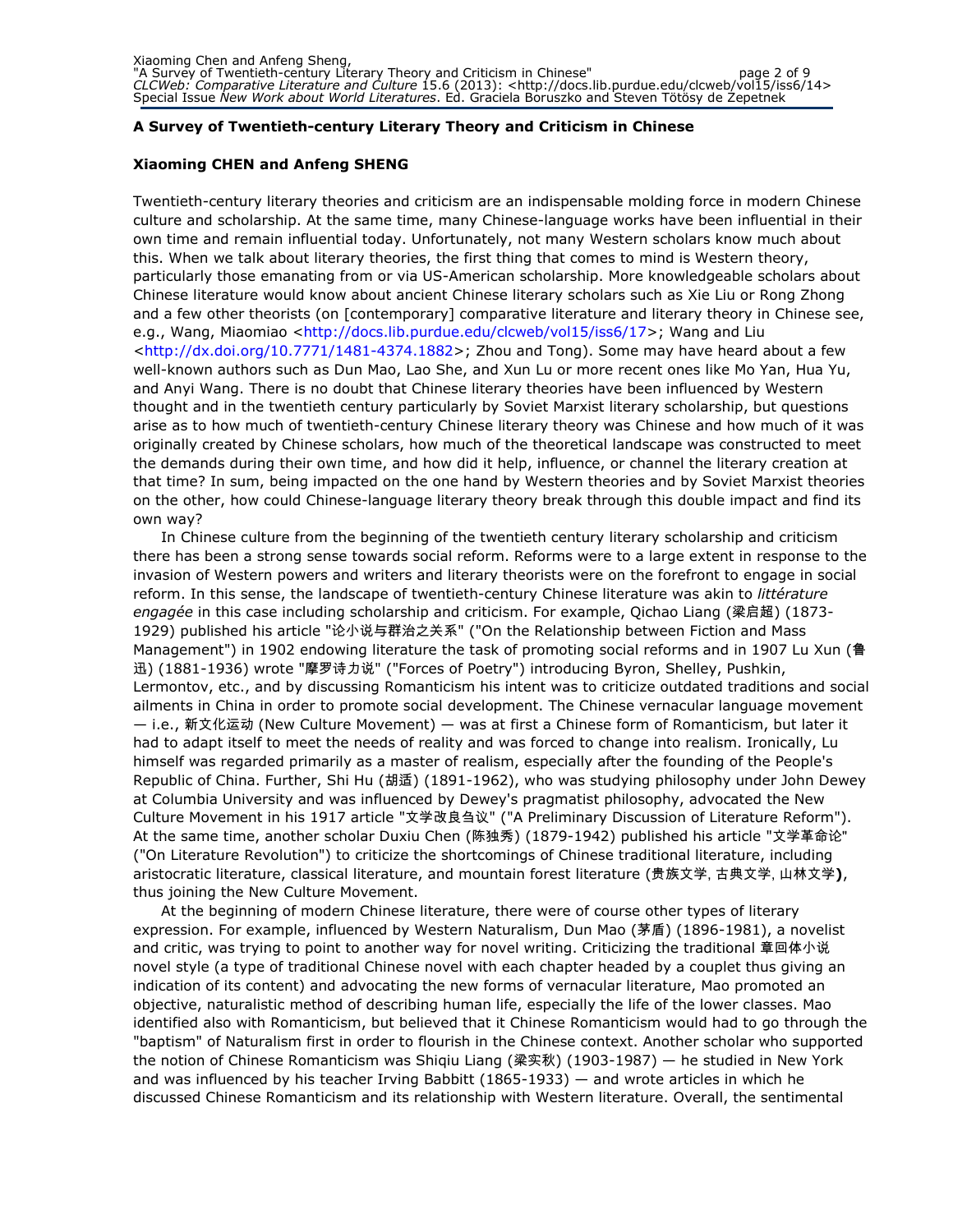ways of representing life and individualistic self-assertion of Romanticism were not fully developed under the reigning social conditions; instead, "historical objectivity" and "objective realism" and their corresponding ways of theoretical constructing were accepted and practiced. Attempts to develop Chinese version of Romantic literature were eventually suppressed and the notion transformed itself to take up the responsibility of reforming society. If the social situation in China then had been more relaxed and the task of national emancipation less pressing, Chinese literature would probably have adopted and modified Western Romanticism successfully.

Prior to and during World War II and under Japanese occupation, it was impossible for most writers and scholars to engage in the way of thinking and writing of the Romantic mode and thus social and political engagement became important and relevant: thus the cause of national liberation and revolution seemed to be the only proper choice for most and Socialist Realism became the mainstream mode of Chinese literature and literary scholarship and criticism. Yang Zhou (周扬) (1908-1989) adopted from Soviet Marxist theory the notion of Socialist Realism (社会主义现实主义) in his 1952 article "关于 '社会主义的现实主义' 与革命浪漫主义――'唯物辩证法的创作方法' 之否定" ("On 'Socialist Realism' and Revolutionary Romanticism: The Denial of Materialist Dialectical Creation Method"). Zhou understood well the direction of literary theory building, but he also pointed out that Socialist Realism should be based on the actual needs of Chinese leftist literature. Since this concept was borrowed, but had different political and cultural backgrounds, it was incorrect to apply it to the Chinese situation indiscriminately. According to Zhou, the main task for leftist literature was to solve the problem of proletariat and support it in order to defeat bourgeois liberal literature. Although the concept of Socialist Realism was also somehow enriched and modified with Romanticist elements by theorists like Zhou in the 1930s and 1940s, this effort was never fully acknowledged or supported by the authorities of the time.

Perhaps the only prominent scholar during the late 1930s and 1940s who could possibly counterbalance the notion of Socialist Realism was Feng Hu (胡风) (1902-1985) who published "置身在为 民主的斗争里面" ("In the Struggle for Democracy") in 1945 to put forward his ideas. He stressed that the writer's task should be to embrace subjectivity and should embrace the realities of his/her own individual life. Hu was trying to say that the writer should use his/her subjective initiative to reflect the social reality more powerfully and effectively. For Hu, politics could be reconciled with art to the largest possible extent and literary theories could sometimes subvert the most rigid politics. If the social and political situation had been more relaxed at that time, Hu's theorization could have helped to build Realism with features more intrinsic to literature itself and with more local characteristics of China instead of relying on Marxist Soviet thought. But Hu, instead of becoming a representative of literary progress, was labeled a "stumbling block" of the socialist and revolutionary literary movement. Hu's "mistake" lay in his insistence on the writer's limited autonomy and freedom. Although he was also a firm communist theorist and a revolutionary, he could not escape the fate of being excluded from the mainstream and was practically exiled from the literary arena and confined to prison in the years 1955, 1967, and 1970 for his ideas of the revision of Socialist Realism. Another scholar who thought along the lines of Hu was Wu Shu (舒芜) (1922-2009) who echoed Hu in his long article "论主观" ("On Subjectivity") in 1945. While the work of the few supporters of Chinese Romanticism and a Chinese Realist mode of literature were influential in literary circles, their notions were soon severely criticized for their opposition to "objective truth" and their work was deemed bourgeois individualism and subjectivism.

In May 1942, during the 延安整风运动 (Yenan Rectification Movement), Mao Zedong convened a special symposium on literature and the arts and he gave the famous speech entitled "在延安文艺座谈会 上的讲话" ("Talks at the Yenan Forum on Literature and Art"). Mao's talk laid the foundation for revolutionary theories of literature and art in China and clarified the nature, tasks, and directions of writing literature and scholarship. The impact of Mao's talk on twentieth-century literary theorization and creation in China is unsurpassed owing to its progressive significance at the time and more importantly, owing to its political authority to intervene in literary and artistic practice. From the 1949 onward and with the triumph of the communist revolution, literature and art were almost turning into revolutionary politics completely and bogged down in incessant political campaigns and the political approach became the principal form of literary criticism. Good examples include Yemu Xiao's (萧也牧)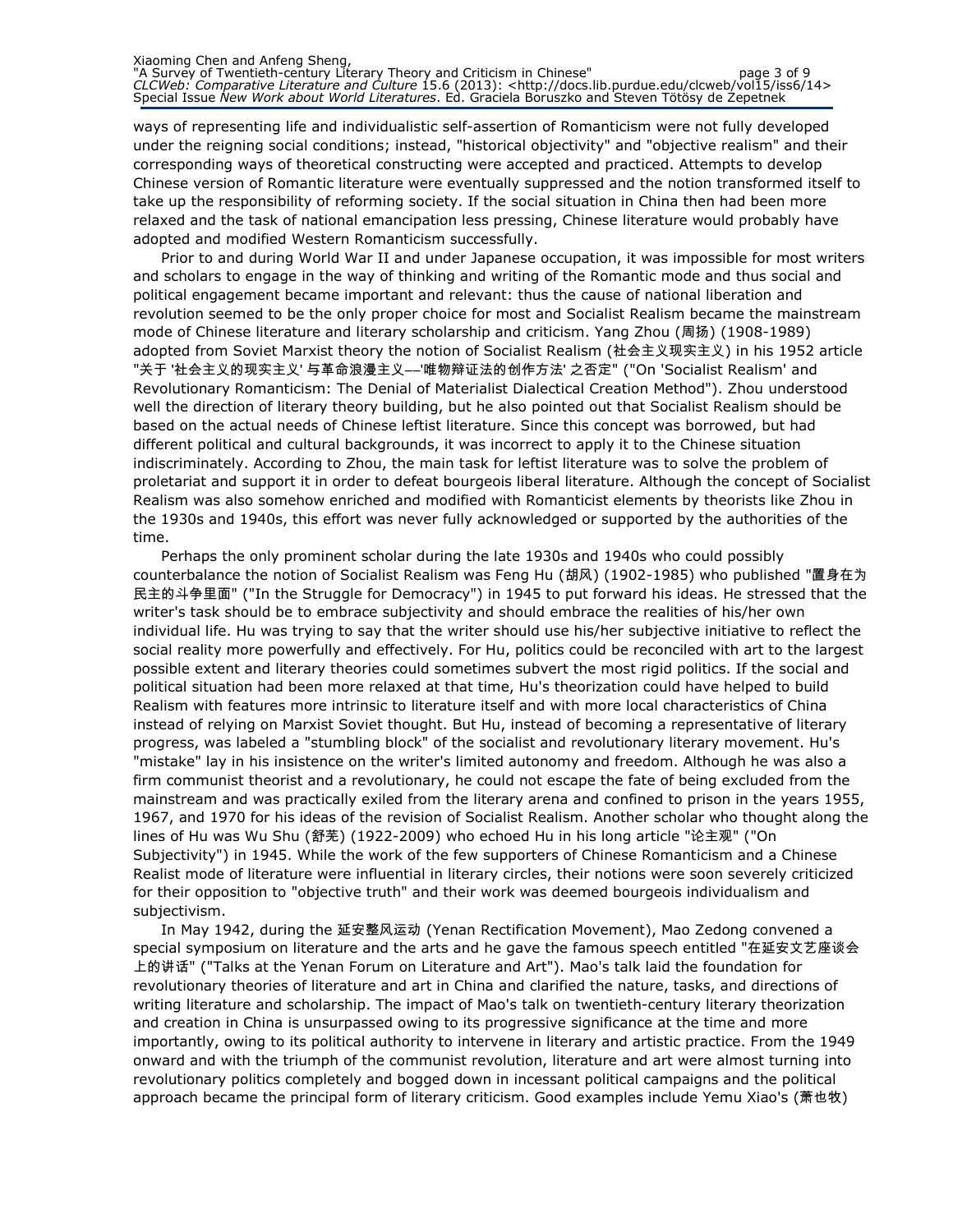#### Xiaoming Chen and Anfeng Sheng, "A Survey of Twentieth-century Literary Theory and Criticism in Chinese" page 4 of 9 CLCWeb: Comparative Literature and Culture 15.6 (2013): <http://docs.lib.purdue.edu/clcweb/vol15/iss6/14> Special Issue New Work about World Literatures. Ed. Graciela Boruszko and Steven Tötösy de Zepetnek

1949 story "我们夫妇之间" ("Between the Husband and the Wife"), the 1950 film *武訓傳* (The Life of Wu Xun), Pingbo Yu's (俞平伯) 红楼梦研究 (A Study of the *Dream of the Red Mansion*), and the critical school of the so-called 胡风集团 (Hu Feng Group). In the 1950s and 1960s, although Socialist Realism was still the mode of imposed writing and scholarship, there appeared some other voices. From the numerous debates held in that period, we could detect various efforts to construct a new paradigm of socialist literary theories and the latent desire to find a new path to a realism sprung from Chinese thought and culture. Immediately after the founding of the Republic when the literary arena became less rigidly institutionalized, Dun Mao published in 1950 an article entitled "目前创作上的一些问题" ("Some Problems in the Current Literary Creation"). On the one hand he stressed the importance of the writer's world outlook and political notion and on the other he emphasized the importance of the writer's life experience and Dun Mao argued for the integrity or at least the compromise of the two perspectives as desirable in literary practice. While Dun Mao was trying to promote the idea of individual life in literature, others like Xuefeng Feng (冯雪峰) (1903-1976) wanted to build a type of Realism with more Chinese features by going back to the rich Chinese tradition, but of course it should be always under the general banner of Socialist Realism. In his 1952 "中国文学中从古典现实主义到无产阶级现实主义的发展的 一个轮廓" ("An Outline of the Development of Chinese Literature from Classical Realism to Proletarian Realism") Feng traced realism to Chinese classics such as 诗经 (The Book of Songs) and 楚辞 (Songs of Chu Country). Feng surveyed Chinese literary history from the Zhou Dynasty through the Han and Tang dynasties to the Song, Yuan, Ming, and Qing dynasties. He argued that the spirit of Realism was actually embedded in classical works all along and as such an artistic outlook and creative method, realism actually had its historical ancestry and continuous development although it also bore the marks of the time, especially with regard to social class. We could well see that Feng was using dominant Marxist dialectics so that he could balance his new argument, but Feng wanted to justify realism in relation to the long literary history in China. This implies the hope to find a timeless and classless nature for official Realism: by grounding his thought on Chinese traditions and the May Fourth New Cultural Movement, Feng was able to differentiate Chinese Realism from Soviet Marxist Social Realism. But then Yang Zhou wrote a reply article in 1952 entitled "On Socialist Realism: The Future Path of Chinese Literature" in reply to Feng's argument. Zhou affirmed the importance of the Soviet Marxist Socialist Realism and that it became a factor of impact in many places including the Chinese writers and scholars and emphasized that learning from Soviet-style Socialist Realism could not hamper the development of Chinese literature; on the contrary, it could help the latter to inherit and promote its own traditions. This put an end to Feng's tentative revision. In addition, after the campaigns against the film The Life of Wu Xun, Guowei Wang's "Comments on A Dream of Red Mansions," and after the "Incident of Hu Feng Group," writing and scholarship was depressed and the problem of stereotyping and stylized rigidness was serious in both literary creation, criticism, and scholarship.

Then in the year 1956 came the period of 百花齐放,百家争鸣 (Letting a Hundred Flowers Blossom and a Hundred Schools of Thought Prevail" and many articles appeared in newspapers and magazines during some of them commenting on the issues of Realism. Among these articles Zhi He's (1916-1994) "现实主义— —广阔的道路" ("Realism: A Broad Way Ahead") and Bo Zhou's (1932-) "论现实主义及其在社会 主义时代的发展" ("On Realism and Its Development in the Socialist Period") were the boldest and most influential. His aim was to break the prevalent doctrine, that is, the dogmatic understanding of the concept of Socialist Realism and he questioned the Soviet Marxist definition of the concept and practice by tracing the modern significance in traditional Realism (although the latter also contains seeds of socialist spirit). Socialist was regarded by He as an adjective modifier, instead of an intrinsic defining term, as was the case with Zhou. He was actually denying that there existed an absolute, essentialized Realism with a consistent socialist spirit detached from historical and social conditions. His realism was drawn from rich and extensive real life with an emphasis on the nature of literature and art. Zhou's article echoed He's argument and believed that if we use the concept of Realism to encompass or replace all literary trends and innovation, then the distinctiveness of artistic creation would be underestimated. When we elevate only Realism, then it tends to be understood merely as a kind of political concept. To Zhou realism was born of literary and artistic practice, it was a literary method instead of a transcendental notion. Soon after their articles were published, He and Zhou were criticized by such as Guangnian Zhang (张光年) (1913-2002) and Yong Chen (陈涌) (1919-). Zhang was sensitive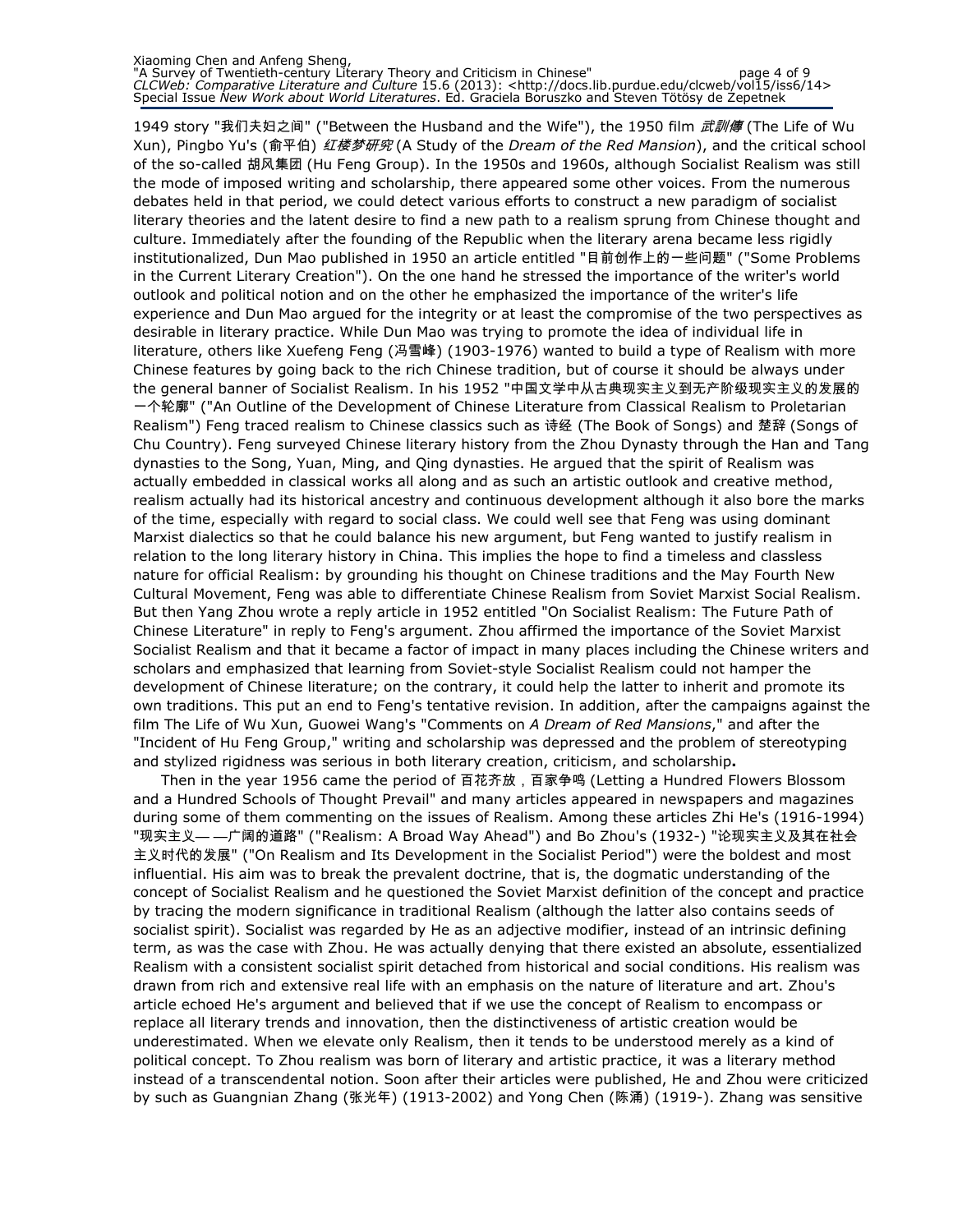enough to discern He's and Zhou's revision of Socialist Realism and what He and Zhou really wanted to do, according to Zhang, was to cancel the Socialist Realism and shake the principle of Marxism in the field of literature and art. Chen's criticism was even more politically vehement. He believed that the essential problem with He and Zhou was what position they would give to the political ideas: "A real Socialist Realist writer," Chen said, "should consciously embody socialist thoughts in his works … Socialist Realism demands the conformity of artistic truth and socialist thoughts" ("On Socialist Realism" 12; unless indicated otherwise, all translations are by the authors of the article). Another attempt to invigorate Socialist Realism was the proposition of "Revolutionary Romanticism" by the arguing that the fundamental significance of Socialist Realism lies in its purpose of reflecting the reality in the era of socialism from the perspective of idealism and that idealism proper is above reality and could not be readily reflected or explained in the form of rigid realism. Thus, in order to give prominence to idealism in Realism, the term "Revolutionary Romanticism" was proposed to compensate for the deficiency of Socialist Realism. It was an artistic notion or style which was meant to combine revolutionary romanticism with revolutionary realism.

In the late 1950s and 1960s, there was probing towards daily life and experiences as a redressing of the hollowness of revolutionary romanticism. In 1958, Moruo Guo (郭沫若) (1892-1978) published "浪 漫主义和现实主义" ("Romanticism and Realism") in which he tried to find some justification from Xun Lu's work. He acknowledged that Lu indeed was a great realistic writer, but he had plenty romanticist elements in his works and that at times the proportion of the two was even half and half (Guo 2-3). Thus, Guo justified the combination of Romanticism and Realism through his analysis of the oeuvre of Lu. This combination indicated that some theorists wanted to build their own literary system; however, the problem was that this effort came out of political ideology and not because of the pursuit of art and literature. The concept of revolutionary realism seemed to have solved the contradictions between Romanticism and Realism, but there were actually not many good literary works in practice. Now that writers were called on to express their ideals and future dreams on such a grand scale, it was easy for their writings to become hollow and over-stylized. In 1962, Quanlin Shao (1906-1971) gave a talk on story-writing on the at the Dalian Symposium on How to Write Stories of Countryside Themes, in which he discussed how to expand writing topics and themes, how to mold "average characters" who were not clear-cut good guys or bad guys, and how to reflect the conflicts among the people. Shao's speech had widened the road of literary creation and influenced literary circles and scholarship of the time. While it is obvious that in the debates about Realism and Socialist Realism there was always political interference, there were attempts of think and write differently: although they did not amount to much, the significance of those efforts should not be dismissed.

During the Cultural Revolution (1966-1976) political interference in literature and scholarship came to the extreme. The powers of the Cultural Revolution criticized and eradicated, or at least they thought they had, almost all the cultural and literary achievements from the traditional classics and the West. With the end of the Cultural Revolution, China began to reflect on it and itself both politically and culturally and in this literature played the role of pioneer again. In 1978 Guannian Zhang (张光年) published "驳 '文艺黑线' 论" ("Refuting the Theory of Black Line in Literature and Art") in the newspaper People's Daily in which he tried to clear up the confusions and set things right in the field of literature and art. Then Yang Zhou published "三次伟大的思想解放运动" ("Three Great Revolutionary Movements of Ideas") in response in 1979. But those discussions about the relationship between literature and politics were only superficial reflections upon the immediate situation after the Cultural Revolution. It could have served well as a starting point, but it did not go further about the possibility of other directions in literature and art or the possibility of reconciling the politics with aesthetics.

When in 1957 Gurong Qian (钱谷融) (1919-) published "论 '文学是人学'" ("Literature Is the Study of Human Beings") in an attempt to merge the idea of human nature into Socialist Realism, it immediately evoked severe criticism and punishment. In 1979 Guangqian Zhu (朱 光 潜) (1897-1986) published "关于 人性、人道主义、人情味和共同美问题" ("On Humanity, Humanitarianism, Human Kindness and Common Beauty") and the article initiated a heated discussion on human nature. Others such as Xiang Gu (顾 骧) (1930-) and Ruoshui Wang (王若水) (1926-2002) published articles to discuss related issues, but the discussion of humanism and human nature was still limited. Later, the promoting of Marxist ideas remained restricted to a hermeneutical way of interpreting orthodox Marxist theories. Although still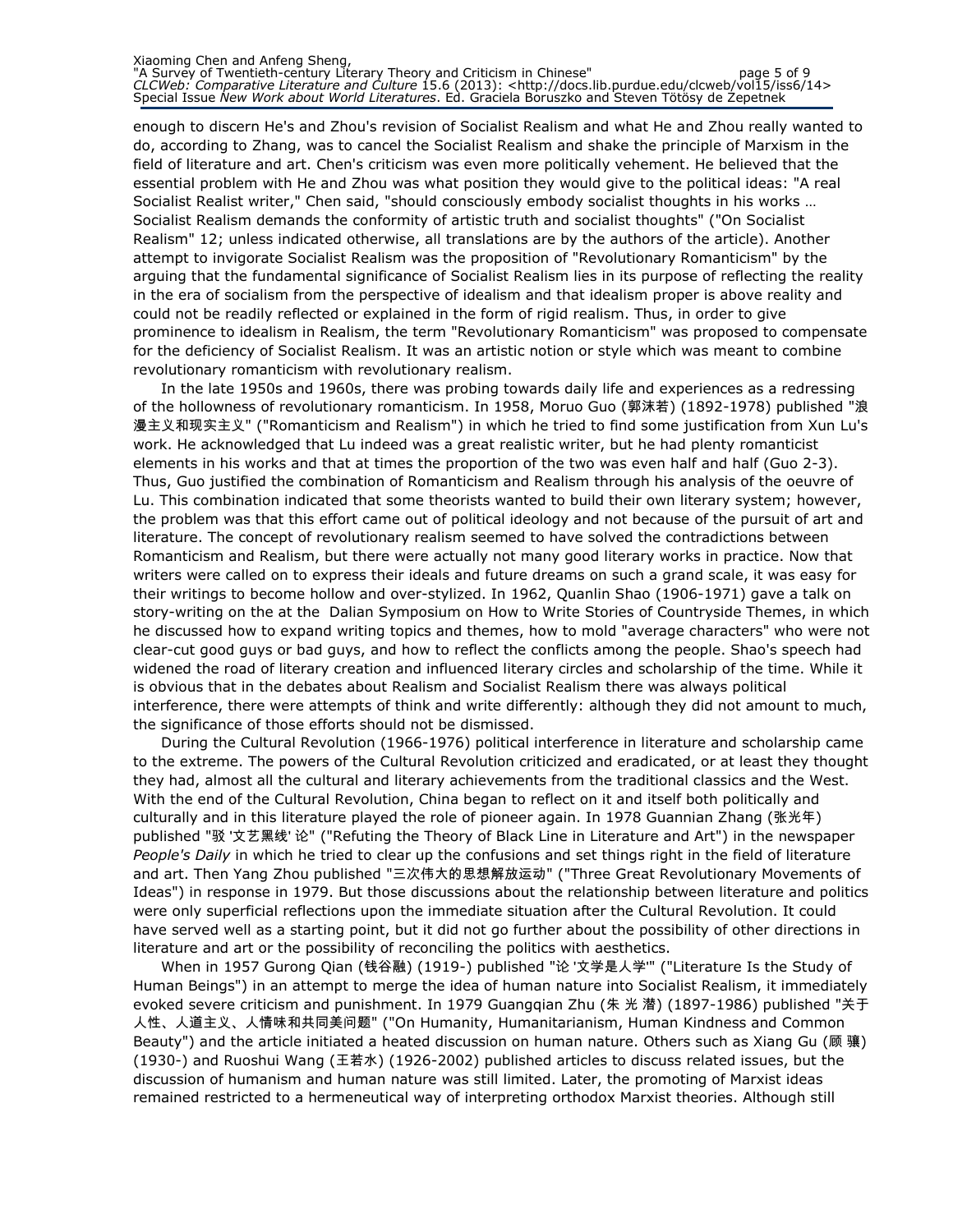largely suppressed by the authorities in the 1980s and the political freedom given to intellectuals remained limited, times changed. For example, the rising of 朦 胧 诗 (Misty Poetry) was regarded as a banner of the time: the earliest discussion of these poems was published by Liu Gong (公刘) (1927-2003) in 1980. From then on, a discussion of Misty Poetry, its artistic features, and its background gained recognition. Further, writers such as Mian Xie (谢冕) (1932-), Shaozhen Sun (孙绍振) (1936-), and Jingya Xu (徐敬亚) (1949-) published articles on Misty Poetry between 1980 and 1983: they deemed Misty Poetry an epoch-making change in literature. For the first time the poet could express ideas and emotions, distinctive thinking of society and history as individual voices.

In the 1980s, the vitality of literary theorization and criticism was partly owing to the introduction of Western thought into China. With the impact of Western cultures and China experienced something of a renaissance of the Modernist movement in literature and art. Translation played a critical role during this movement. In 1980, an anthology entitled *外国现代派作品选* (A Selected Anthology of Foreign Modernists; authors included Verhaeren, Valery, Rilke, Yeats, Eliot, Pound, Hauptmann, O'Neill, Kafka, etc.) edited by Kejia Yuan (袁可嘉) (1921-2008), was published and tens of thousand copies were sold within months. Another book entitled *西方现代派文学研究* (Studies of Western Modernist Literature) edited by Kun Chen (陈焜) was published in 1981 and more than thirteen thousand copies of its first edition were sold and it has been reprinted for dozens of times in the following years. But the belated Modernist movement in 1980s China was not a full-fledged movement nor did it have any guiding principles. Rather, it was a spontaneous exploration of and experiment with early twentieth-century Western Modernism. Attempts in writing included not only Misty Poetry, but also stream of consciousness narration represented by such as Meng Wang (王蒙) (1934-) and later Nobel Laureate Xingjian Gao (高行健) (1940-). Wang wrote the first stream of consciousness stories while Gao wrote a popular book to explore modernist techniques. The discussions of this book and modernism in China between Wang, Gao, Jicai Feng (冯骥才) (1942-), Tuo Li (李陀) (1939-), and Xinwu Liu (刘心武) (1942-) exerted nation-wide influence during that period of time. Then more and more articles introducing Western modernism appeared and Modernist writers like Wolf, Joyce, Kafka, Brecht, García Márquez, etc., were introduced to China. Postmodernist writers such as Ionesco, Barth, Barthelme, and Calvino had also been written about and translated. Although somewhat unsystematic and disordered, the introduction of the Western Modernism and Postmodernism had caused sensation and had enormous impact on literary writing, criticism, and scholarship.

At the same time, most of the Western theories in the humanities had also been translated, with an astonishing speed and introduced. New criticism, structuralism, semiotics, hermeneutics, existentialism, post-structuralism, Freudian psycho-analysis, Derrida and deconstruction all found their way into Chinese scholarship. However, these Western theories had to wait a while before they were digested and the new foreign theoretical frameworks had to dialogue and negotiate with existing Chinese theories in order to take root. So it was understandable that the 1980s literary theorization and criticism were basically carried out in connection with the liberation of people's mind and that they were closely related to the literary and artistic creation of that time almost all of which had roots in Chinese culture. At the same time, Chinese theorists in the humanities were trying to open up a space from within the Chinese thought. For example, Zehou Li (李泽厚) (1930-) and Zaifu Liu (刘再复) (1941-) were among leading scholars to dominate cultural and ideological rebuilding. Li reconstructed the Marxist ideas to cater to the need of promoting individual subjectivity and Liu proposed subjectivity. In 1984, Liu brought up again the classical statement that "literature is the study of human beings" and made critical observations about realist literary theories. He pointed out that writers should describe the contradictions and complicatedness of the characters in order to break the rigidity of political conceptualization and the stereotyped realist model ("On the Principle" 25-29). Liu's theorization exerted immense influence on literature, art, and culture in general during the period.

The conflicts between the conservative theorists of Socialist Realism and the open-minded new generation of theorists such as Zhongwen Qian (钱中文) (1941-), Daiyun Yue (乐黛云) (1931-), Qingbing Tong (童庆炳) (1936-), Shuying Du (杜书瀛) (1938-), and Fanren Zeng (曾繁仁) (1941-) were still going on, but the new generation would win the theoretical battle this time. They had absorbed theories not only from Marxism and traditional socialism, but more importantly they were well-acquainted with contemporary Western theories. A still younger generation of scholars began to make an impact: they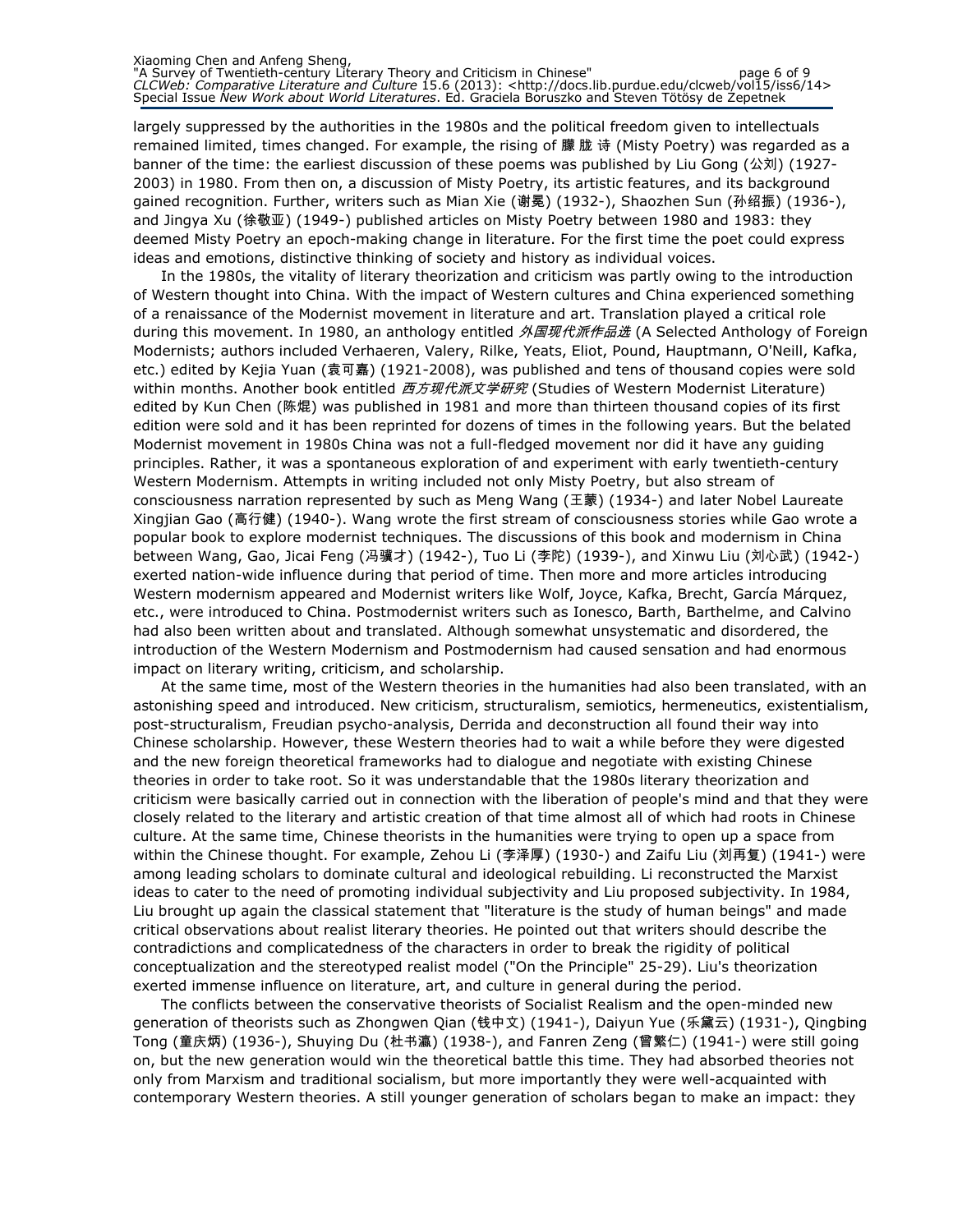#### Xiaoming Chen and Anfeng Sheng, "A Survey of Twentieth-century Literary Theory and Criticism in Chinese" page 7 of 9 CLCWeb: Comparative Literature and Culture 15.6 (2013): <http://docs.lib.purdue.edu/clcweb/vol15/iss6/14> Special Issue New Work about World Literatures. Ed. Graciela Boruszko and Steven Tötösy de Zepetnek

not only reflected on the consequences of the Cultural Revolution, but also called out the wishes of the new era and gave literary works close-reading they deserved. They switched from the critical mode of denouncing political discourse to a more literary and aesthetic discourse. These young scholars and critics include Da Lei (雷达), Zhennan Zeng (曾镇南), Liqun Qian (钱理群), Pingyuan Chen (陈平原), Ziping Huang (黄子平), Fanhua Meng (孟繁华), Shuyuan Lu (鲁枢元), and Jiefei Li (李洁非). Well-equipped with expansive horizons and both old and new theories, they were qualified for better interpretation and theoretical discussion of literary works. To many of these scholars and critics, there were no such things as "realistic" standards or principles: they expressed their own thoughts and attitudes without hesitation. For example, Yue's introduction of Western comparative literature initiated the establishment of comparative literature as a discipline in China and many other theorists introduced and expounded theories from the West including not only from the U.S., but also from elsewhere.

The new trends of Chinese literature in the 1980s also helped open many other interpretive possibilities and larger space for literary theories and criticism. In the late 1980s and early 1990s, new ways of literary theorization and criticism also emerged in response to the Western theories and literary practice in China. In addition to the aforementioned Western theories, postcolonialism, ecocriticism, and cultural studies were also brought into the horizon of Chinese scholars. At the same time, literary theories and criticism also came into being and began to exert stronger influence in literature and art. Today, literary theoretical circles are undergoing a significant transition. Some scholars are turning to cultural studies while others are trying to combine theorization and criticism from the inside. The still younger generation born in the 1960s is becoming the leading force in literary studies. Equipped with different knowledge and backgrounds and extensive periods abroad including graduate degrees from Western universities, the new generation is entering the field of literary research in innovative ways.

Looking back on the literary history in twentieth-century century China, we can see that most of the time literary theories and criticism was strictly confined by the Realism in its various guises and politics. It was not until the end of the Cultural Revolution when it again met Western theories and welcomed the era of theoretical diversity. However, when in the 1990s Chinese scholarship was voraciously absorbing theories from the West and prepared for the construction of its own theoretical and critical formations, the whole field in the world context has undergone a recession. Some scholars even suggested the death of theory (e.g., Eagleton 2-3). It seems that the transition from theorization to criticism is the inevitable trend now in China. Without the dominance of theories, critics could perhaps find a new path of renovation from and interaction with contemporary literary creation.

In conclusion, it is important to recall the steep and tortuous paths of construction of modern Chinese literature and its scholarship in the past century and to re-experience the predecessors' hardships and difficulties. It can help us understand the complicatedness of contemporary Chinese culture and the conflicts and tensions in theorization, criticism, and the construction of aesthetics. The road is still very long ahead, but Chinese writers, critics, and scholars need to move forward. In the twenty-first century it seems that literary theories and theorization are declining in China and elsewhere. Globalization and the worldwide decline of the humanities is also felt in China and there is the urgent need to design ways to innovate Chinese scholarship in particular and humanities scholarship in general because without the humanities society loses one of its most important and relevant features.

#### Works Cited

Chen, Duxiu (陈独秀). "论文学革命" ("On Literary Revolution"). New Youth 2.6 (1917): 1-4.

Chen, Kun (陈焜), ed. *西方现代派文学研究* (Studies of Western Modernist Literature). Beijing: Peking UP, 1981. Chen, Pingyuan (陈平原). *小说史: 理论与实践* (A History of the Novel: Theory and Practice). Beijing: Peking UP, 1993.

Chen, Yong (陈涌). "关于社会主义的现实主义" ("On Socialist Realism"). Newspaper for Literature and Art 2 (1957): 11-13.

Du, Shuying (杜书瀛). *李渔美学思想研究* (A Study of Li Yu's Aesthetic Ideas). Beijing: China Social Sciences P, 1998.

Eagleton, Terry. After Theory. New York: Basic Books, 2003.

Feng, Jicai (冯骥才). "中国文学需要'现代派' — 冯骥才给李陀的信" ("Chinese Literature Needs 'Modernism': A Letter to Tuo Li). Shanghai Literature 8 (1967): 88-91.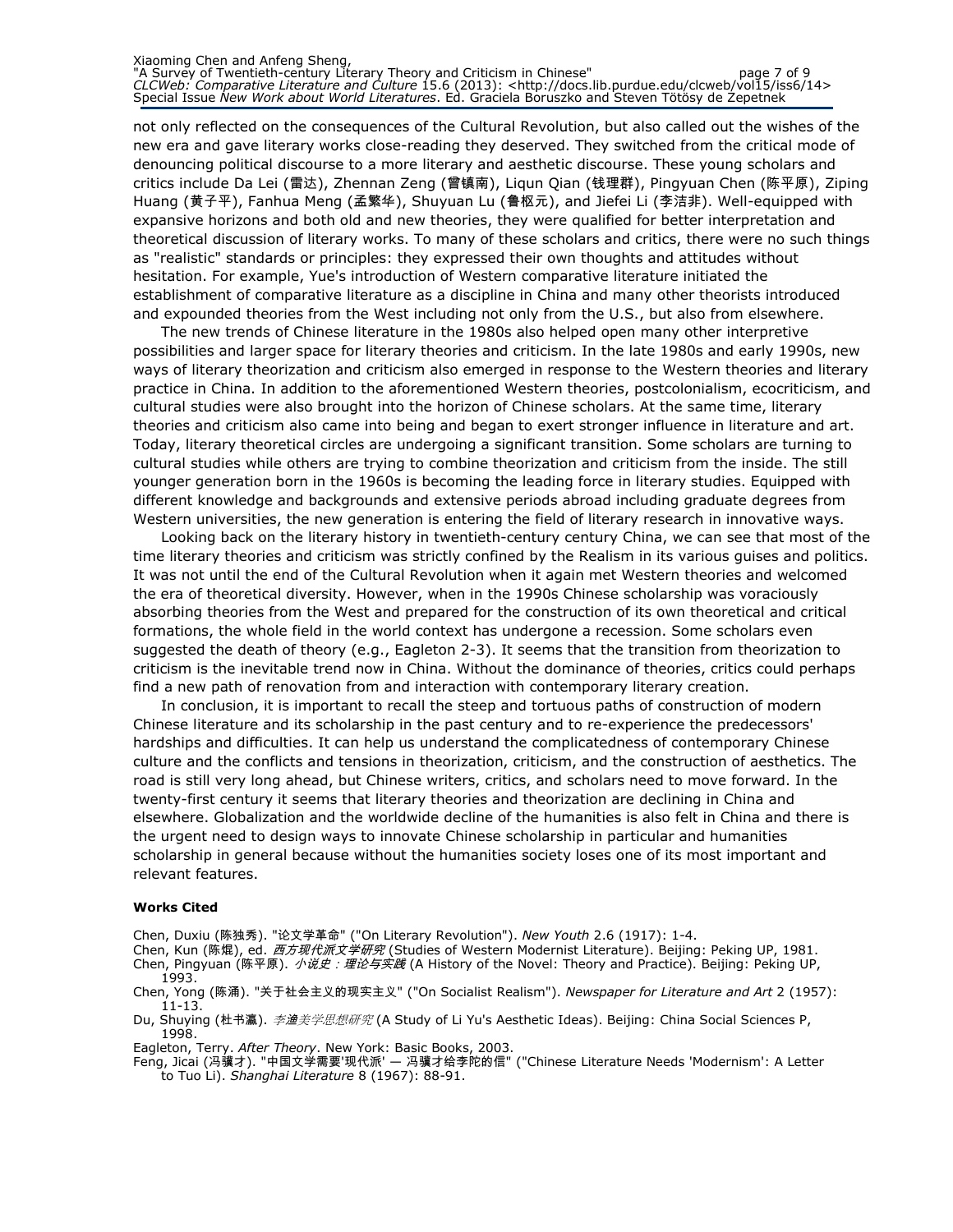Xiaoming Chen and Anfeng Sheng,

"A Survey of Twentieth-century Literary Theory and Criticism in Chinese" page 8 of 9 CLCWeb: Comparative Literature and Culture 15.6 (2013): <http://docs.lib.purdue.edu/clcweb/vol15/iss6/14> Special Issue New Work about World Literatures. Ed. Graciela Boruszko and Steven Tötösy de Zepetnek

Feng, Xuefeng (冯雪峰). "中国文学中从古典现实主义到无产阶级现实主义的发展的 — 个轮廓" ("An Outline of the Development of Chinese Literature from Classical Realism to Proletarian Realism"). Newspaper for Literature and Art 14, 15, 17, 19, 20 (1952): n.p.

Gao, Xingjian (高行健). 现代小说技巧初探 (A Brief Introduction to Modernist Techniques). Guangzhou: Flower City Publishing, 1981.

Gong, Liu (公刘). "诗与政治及其它 — 答诗刊社问" ("Poetry, Politics, and Others: A Reply to the Poetry Journal"). Poetry Journal 1 (1980): 51-56.

Gu, Xiang (顾骧). "人性与阶级性" ("Humanity and Class Nature"). *Literature and Art Studies* 3 (1980): 19-23

Guo, Moruo (郭沫若). "浪漫主义和现实主义" ("Romanticism and Realism"). *Red Flag Journal* 3 (1958): 1-8. He Zhi (Qin Zhaoyang) (何直,即秦兆阳). "现实主义 — 广阔的道路 — 对于现实主义的再认识" ("Realism — A Broad

Way Ahead — Reconsidering Realism"). People's Literature 9 (1956): 1-13. Hu, Feng (胡风), "置身在为民主的斗争里" ("In the Struggle for Democracy"). 1945. *胡风评论集* (A Collection of Hu Feng's Literary Criticism). Beijing: People's Literature Publishing, 1985. 17-23.

Hu, Shi (胡适). "文学改良刍议" ("A Preliminary Discussion of Literature Reform"). New Youth 2.5 (1917): 1-11. Huang, Ziping (黄子平). *文学的 "意思"* (The "Meaning" of Literature). Hangzhou: Zhejiang Literature & Art

Publishing, 1988. Lao, She (老舍). Rickshaw Boy. Trans. Evan King and Cyrus Leroy Baldridge. New York: Reynal & Hitchcock, 1945.

Lei, Da (雷达). *蜕变与新潮* (Metamorphosis and the New Trends). Beijing: China Federation of Literature and Art Circle P, 1987.

Li, Jiefei (李洁非). *中国当代小说文体史论* (On the Stylistic History of Contemporary Chinese Novels). Xi'an: Shaanxi People's Education P, 2002.

Li, Tuo (李陀). "'现代小说'不等于'现代派'"——李陀给刘心武的信 ("'Modernist Novel' Does Not Equal 'Modernism': A Letter to Xinwu Liu") Shanghai Literature 8 (1982): 91-94.

Li, Zehou (李泽厚). *美的历程* (The Journey of Aesthetics). Beijing: Cultural Relics Publishing, 1981.

Liang, Qichao (梁启超). "论小说与群治之关系" ("On the Relationship between Fiction and Mass Management"). New Novel 1.1 (1902): 1-8.

Liang, Shiqiu (梁实秋), "现代中国文学之浪漫趋势" ("The Romantic Tendency of Modern Chinese Literature"). Morning Newspaper Supplement (15 February 1926): n.p.

Ling, Fei (Lu Xun) (令飞,即鲁迅), "摩罗诗力说" ("Forces of Romantic Poetry"). Henan Monthly 2-3 (1908): n.p.

Liu, Xie(刘勰). *文心雕龙.* 502 Ad. (The Literary Mind and the Carving of Dragons). Zhengzhou: Zhongzhou Classics Publishing, 2013.

Liu, Xinwu (刘心武). "需要冷静地思考——刘心武给冯骥才的信" ("We Need to Think Soberly: A Letter to Jicai Feng"). Shanghai Literature 8 (1982): 94-96.

Liu, Zaifu. "论人物性格的二重组合原理" ("On the Principle of Duplicate Combination of Characters' Temperament"). Literature Review 3 (1984): 24-40, 141.

Lu, Shuyuan (鲁枢元). 生态批评的空间 (The Space for Ecocriticism). Shanghai: East China Normal UP, 2006.

Mao, Dun (茅盾). "目前创作上的一些问题" ("Some Problems in Current Literary Creation"). Newspaper for Literature and Art 1.9 (1950): n.p.

Mao, Zedong. "Talks at the Yenan Forum on Literature and Art." Selected Works of Mao Tse-Tung. Peking: Foreign Languages P, 1965. Vol. 3, 69-98.

Meng, Fanhua (孟繁华). *众神狂欢: 世纪之交的中国文化现象* (Revelry of Gods: China's Cultural Phenomena at the Turn of the Century). Beijing: China Renmin UP, 2009.

Mo, Yan (莫言). Life and Death Are Wearing Me Out. Trans. Howard Goldblatt. New York: Arcade Publishing, 2011.

Qian, Gurong (钱谷融). "论'文学是人学'" ("Literature Is the Study of Human Beings"). Literature and Art Monthly 5  $(1957)$ : 39-54.

Qian, Liqun (钱理群). *心灵的探寻* (Seeking of the Heart). Shanghai: Shanghai Literature and Art Publishing, 1988.

Qian, Zhongwen (钱中文). *文学理论: 走向交往对话的时代* (Literary Theories: Toward the Time of Exchange and Dialogue). Beijing: Peking UP, 1999.

Shao, Quanlin (邵荃麟). "在大连'农村题材短篇小说创作座谈会'上的讲话" ("Talk on the Dalian Symposium on How to Write Stories of Countryside Themes"). *中国新文学大系 1949-1976* (Chinese New Literature 1949-1976)*.* Ed. Feng Mu (冯牧). Shanghai: Shanghai Literature and Art Publishing, 1997. Vol. 1, 514-26.

Shen, Yanbing (Mao Dun) (沈雁冰, 即茅盾), "自然主义与中国现代小说" ("Naturalism and the Modern Chinese Novel"). Novel Monthly 13.7 (1922): 1-12.

Shu, Wu (舒芜). "论主观" ("On Subjectivity"). *July* (1945): n.p.

Sun, Shaozhen (孙绍振), "新的美学原则在崛起" ("The Rising of the New Aesthetic Principles"). *Poetry* 3 (1981): 55-58.

The Life of Wu Xun (武训传). Dir. Dan Zhao (赵丹). Shanghai: Peak Film Industries, 1950.

Tong, Qingbing (童庆炳). 中*国古代心理诗学与美学* (Psychological Poetics and Aesthetics in Ancient China). Beijing: Zhonghua Book Company, 1992.

Wang, Anyi (王安忆). The Song of Everlasting Sorrow: A Novel of Shanghai. Trans. Michael Berry and Susan Chan Egan. New York: Columbia UP, 2008.

Wang, Meng (王蒙). "在探索的道路上" ("On the Road of Exploration"). Journal of Capital Normal University 4  $(1980)$ : 19-25.

Wang, Miaomiao. "Comparative Literature in Chinese: A Survey of Books Published 2000-2013." CLCWeb: Comparative Literature and Culture 15.6 (2013): <http://docs.lib.purdue.edu/clcweb/vol15/iss6/17>.

Wang, Ruoshui (王若水). "文艺与人的异化问题" ("Literature, Art, and Human Alienation"). Shanghai Literature 9 (1980): 4-9.

Wang, Xiaolu, and Yan Liu. "Comparative Literature in Chinese." CLCWeb: Comparative Literature and Culture 13.4 (2011): <http://dx.doi.org/10.7771/1481-4374.1882>.